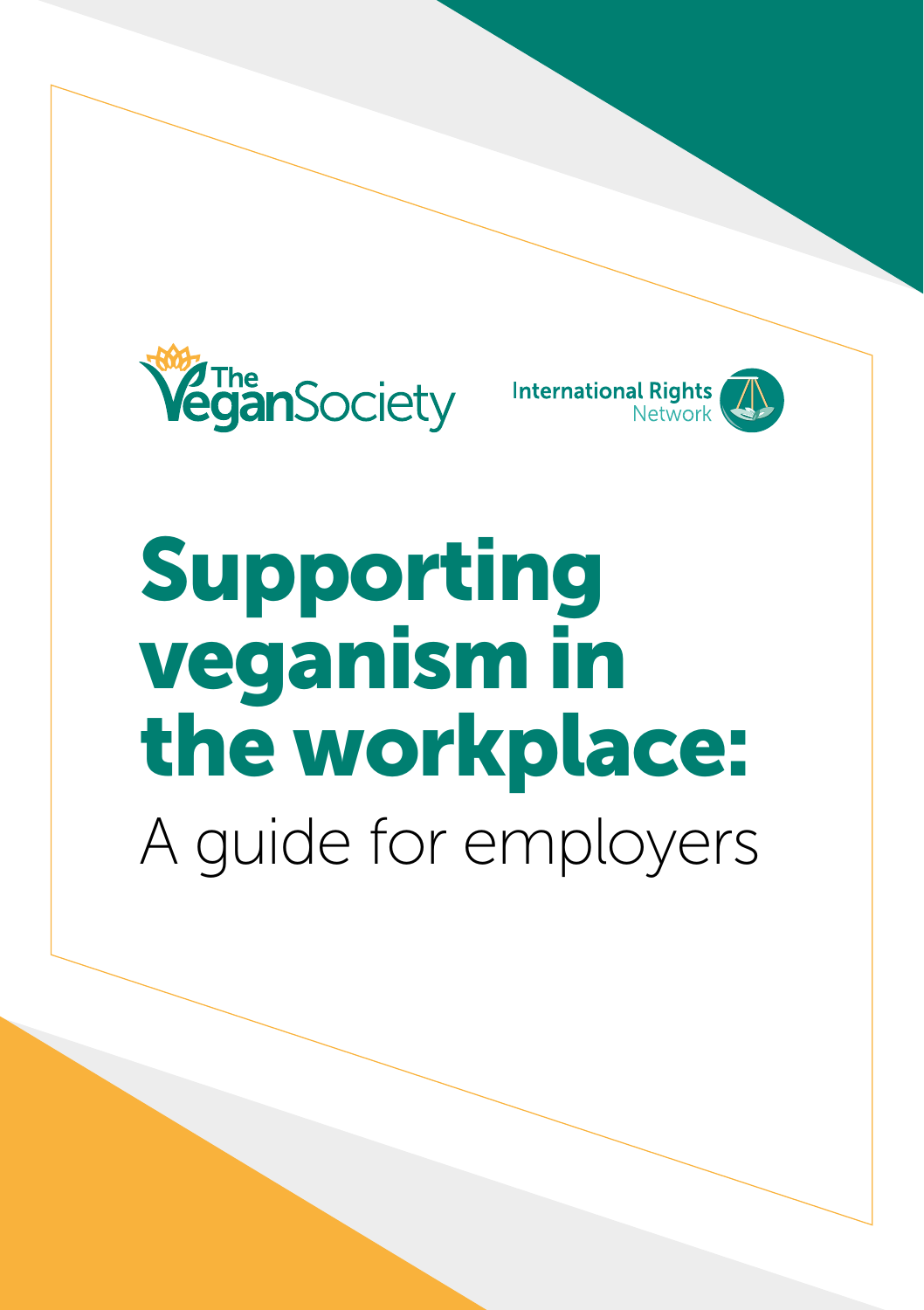## **Contents**

Disclaimer: *This guide is written for employers to offer general information and support only. It does not constitute legal advice and is not a substitute for dealing with specific workplace situations that may arise under current equality law.*

*The Vegan Society encourages employers to address each and every situation with vegans on an individual basis and seek formal legal advice if necessary or if in doubt.* 

*The Vegan Society accepts no responsibility for losses brought about by relying solely on the information contained in this guide.*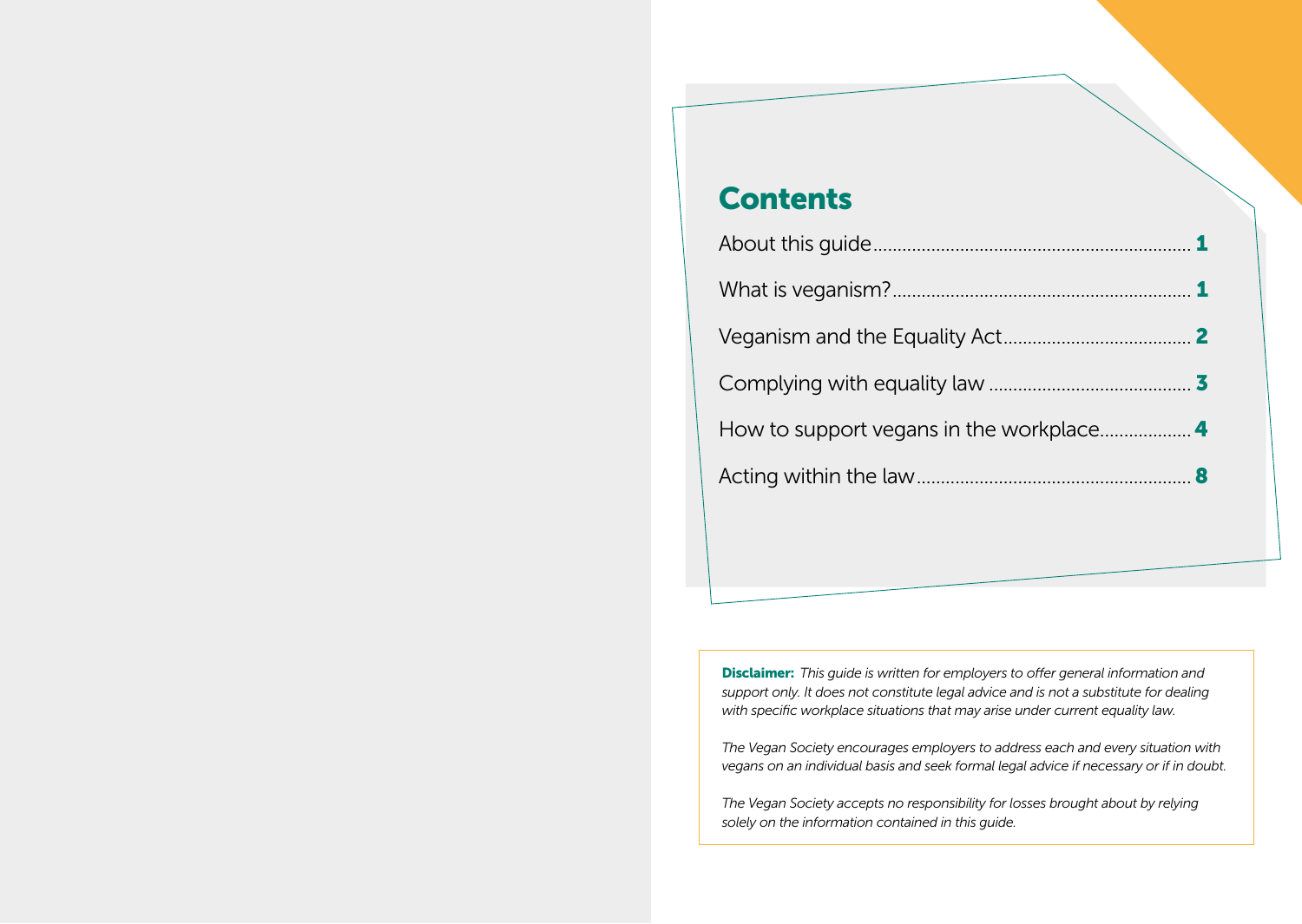## About this guide

In January 2020, an employment tribunal confirmed that veganism is a belief that comes within the scope of legal protection of the Equality Act 2010 (Mr Jordi Casamitjana and the League Against Cruel Sports case).

The Vegan Society has produced this short guide to help employers accommodate the needs of vegans.

It will also offer quidance on the steps employers can take to ensure that the needs of vegans are given due consideration.

# What is veganism?

Vegans hold non-religious beliefs that affect many aspects of their daily lives.

Vegans try to live, as far as is practicable and possible, without the use of animals for food, clothing, or any other purpose. By extension, veganism promotes the development and use of animal-free alternatives for the benefit of humans, animals and the environment.

For vegans, the practical manifestations of this philosophy are integral to expressing their identity.

# Veganism and the Equality Act

The Equality Act 2010 prohibits discrimination on several grounds called protected characteristics. Under the Equality Act, it is unlawful to discriminate against someone because of age, disability, gender, gender reassignment, marriage or civil partnership, pregnancy or maternity, race, sex and sexual orientation and, importantly, religion or belief. These protected characteristics of individual employees must be respected and given due regard.

#### Under the Equality Act, a qualifying non-religious, philosophical belief must:

- Be in relation to a weighty and substantial aspect of human life and behaviour.
- Be a belief, as opposed to an opinion or a viewpoint.
- Be genuinely held.
- Attain a level of cogency, seriousness, cohesion and importance.
- Be worthy of respect in a democratic society.
- Not be incompatible with human dignity.
- Not conflict with the fundamental rights of others.
- Have a similar status or cogency to a religious belief.

In the case between Mr Jordi Casamitjana and the League Against Cruel Sports, the employment tribunal confirmed that the beliefs of vegans meet the legal test. Therefore, employers must ensure that they do everything they can to avoid discriminating, either directly or indirectly, against vegans.

The next section explains what employers can do to ensure compliance with equality law.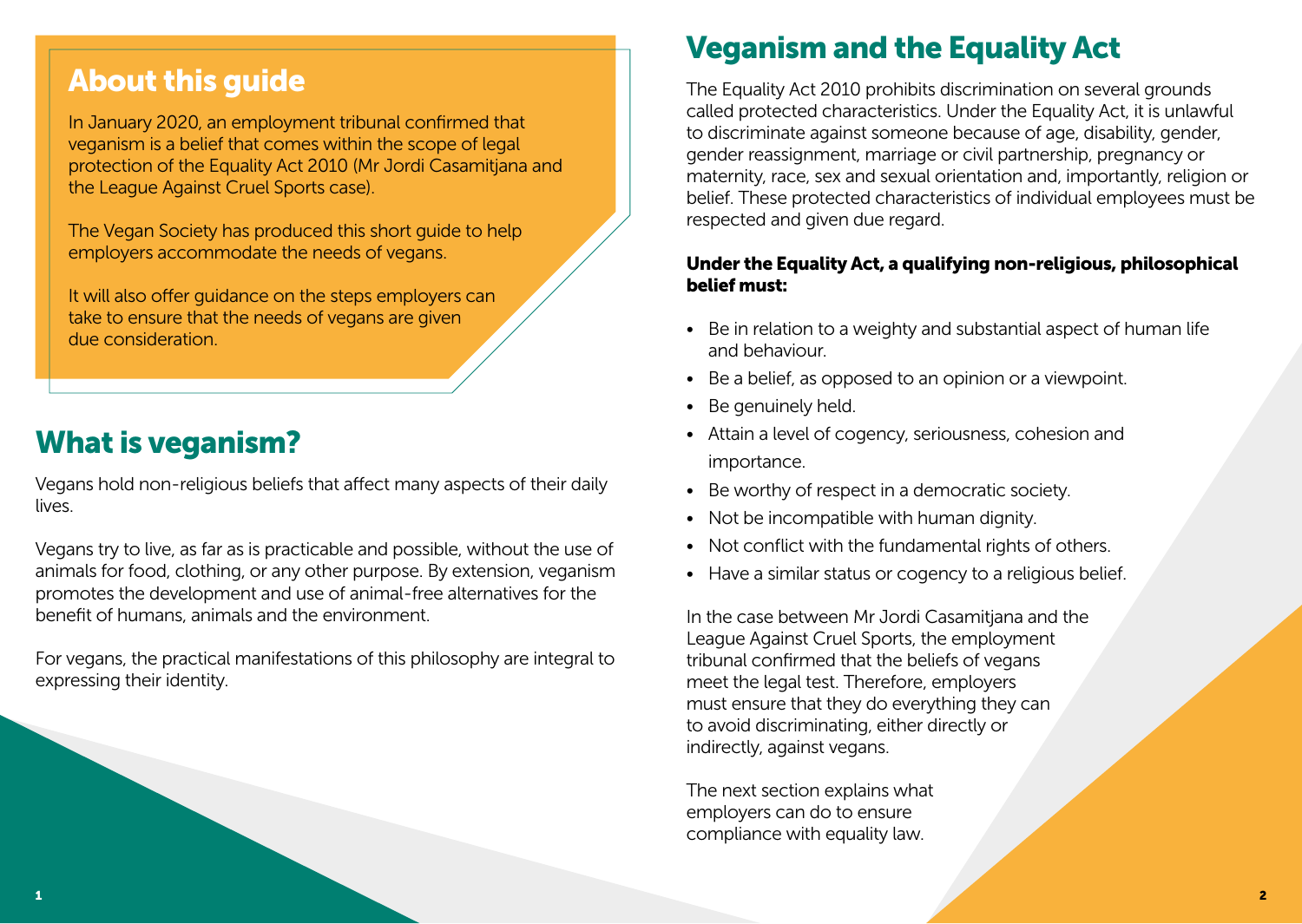# Complying with equality law

If you do not already have an Equality and Diversity policy in place, you should prioritise creating one. There should be a regular scheduled review of its contents to ensure that you are doing everything you can to deal with all matters relating to the protected characteristics.

Typically, equality and diversity guides explain how an employer might take into consideration the needs of religious employees, but now is a good time to include veganism as an excellent example of a protected non-religious philosophical belief, and state the measures you can put in place for vegan employees.

This is particularly relevant if you are subject to the public sector equality duty because you can evidence how you address your equality duty to those with protected non-religious beliefs. You can explain in your documentation how you give due regard to vegans and how you foster good relations between vegans and non-vegans.

One simple measure you can take is to add 'vegan' to your list of denominations on equality monitoring forms so that vegans have the choice to participate in the collection of demographic data.

If you do have a policy in place, now is a good time to review its contents to make it more explicit about protection for vegans. Guidance for employers about their responsibilities under the Equality Act can be found at [equalityhumanrights.com](http://equalityhumanrights.com).

ACAS (Advisory, Conciliation and Arbitration Service) also have various guides to support the development of equality and diversity policies: acas.org.uk.

# How to support vegans in the workplace

#### Understand veganism

The first and most obvious thing you can do is ensure that you understand the needs of vegans and how to accommodate them. This may entail developing your knowledge about veganism and assessing your existing policies and practices to examine how they might directly or indirectly discriminate against vegans.

For example, if you decide to not employ vegans because you hold pre-conceived assumptions about the nature or characteristics of vegans, this would likely be direct discrimination under the Equality Act. If you already know that a vegan works for you and have not provided suitable food at catered events, this could be deemed an instance of indirect discrimination. Similarly, if you have a practice of providing only dairy milk in the kitchen, and you know a vegan has no choice but to bring in their own milk, now would be a good time to adjust this practice so that you are making provisions equally to your non-vegan and vegan employees.

Vegans in employment are likely to be only too pleased to offer assistance with the development of workplace policies and practices. You can also obtain various helpful resources to help you understand veganism and the needs of vegans, including booking a visiting speaker from The Vegan Society.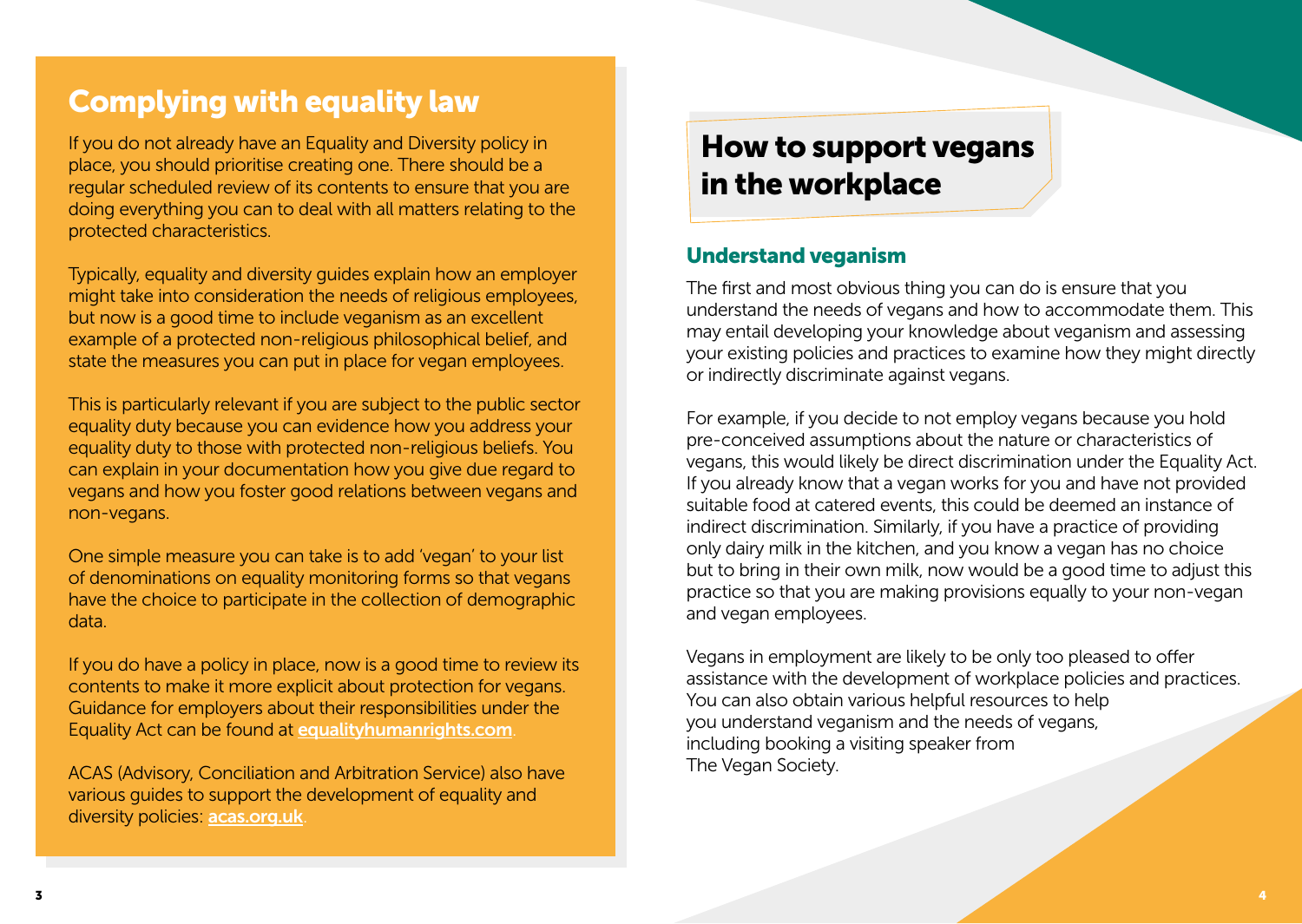### Considerations to make

## You can provide for your vegan employees by:

- Sending out a 'dietary requirements' sheet for catered events, ensuring that vegans have the opportunity to request that appropriate food is provided for them.
- Ensuring kitchen facilities are acceptable for them to use, for example by keeping utensils and foods clean, providing colour coded equipment and separating food preparation areas.
- Designating dedicated food storage areas for vegans, such as a shelf in the fridge above non-vegan foods.
- Ensuring that vegans have access to vegan-friendly clothing or other items, such as synthetic safety boots or a non-leather phone case.
- Exempting vegans from a requirement to attend corporate events such as horse racing, and team building events that revolve specifically around animal products such as a 'hog roast' barbeque.
- Considering exempting vegans from participating in buying (or signing off on the purchase of) non-vegan products.
- Supporting vegan employees to discuss their pension investment options with a relevant member of staff.

## Create a positive atmosphere

Fostering a general attitude of respect towards vegan employees is key. If 'jokes' made about an employee's veganism become burdensome, steps should be made to improve this. One way of assessing whether a co-worker has gone too far with comments to or about vegans is to consider what type of conversational behaviour would be deemed offensive to other individuals with protected characteristics, such as those who adhere to certain religious values.

Under the Equality Act 2010, provisions for 'harassment' apply to all workers, including vegans. Harassment is unwanted or unwelcome behaviour which has the effect of violating a person's dignity, or creating an intimidating, hostile, degrading, humiliating or offensive environment.

Under the Equality Act, unlawful harassment can include threats, spoken or in writing, offensive content in emails, comments made on social media, physical gestures, facial expressions, teasing and jokes, including practical jokes. Harassment does not have to be directed at the individual. For example, jokes or comments made between colleagues in the vicinity of vegans could constitute unlawful harassment.

An employer has a duty to ensure that all employees behave respectfully and courteously towards each other and vegans should also benefit from this duty. If this duty is not extended to vegan employees, claims of unlawful harassment related to a protected belief will be taken seriously in employment tribunals.

## Train staff

Alongside developing your knowledge about veganism and assessing your existing policies and practices, it is vital that training is provided to all staff about the principles of the Equality Act 2010, and about your specific Equality and Diversity Policy. During this general training, discussing veganism as an example of a non-religious belief that is protected under the Equality Act will show that you are doing everything you can to be inclusive and to avoid accusations of discrimination.

These general training sessions should also inform senior staff, managers and team leaders about how they can avoid discrimination against vegans and how they should conduct discussions with vegans to help provide a supportive workplace environment.

All senior staff, managers and team leaders should understand that they are under a duty to treat vegans with respect, have due regard for their needs in the workplace and be able to understand how to deal appropriately with requests or complaints from vegans. They should also be able and confident to deal fairly with inappropriate behaviour against vegan employees.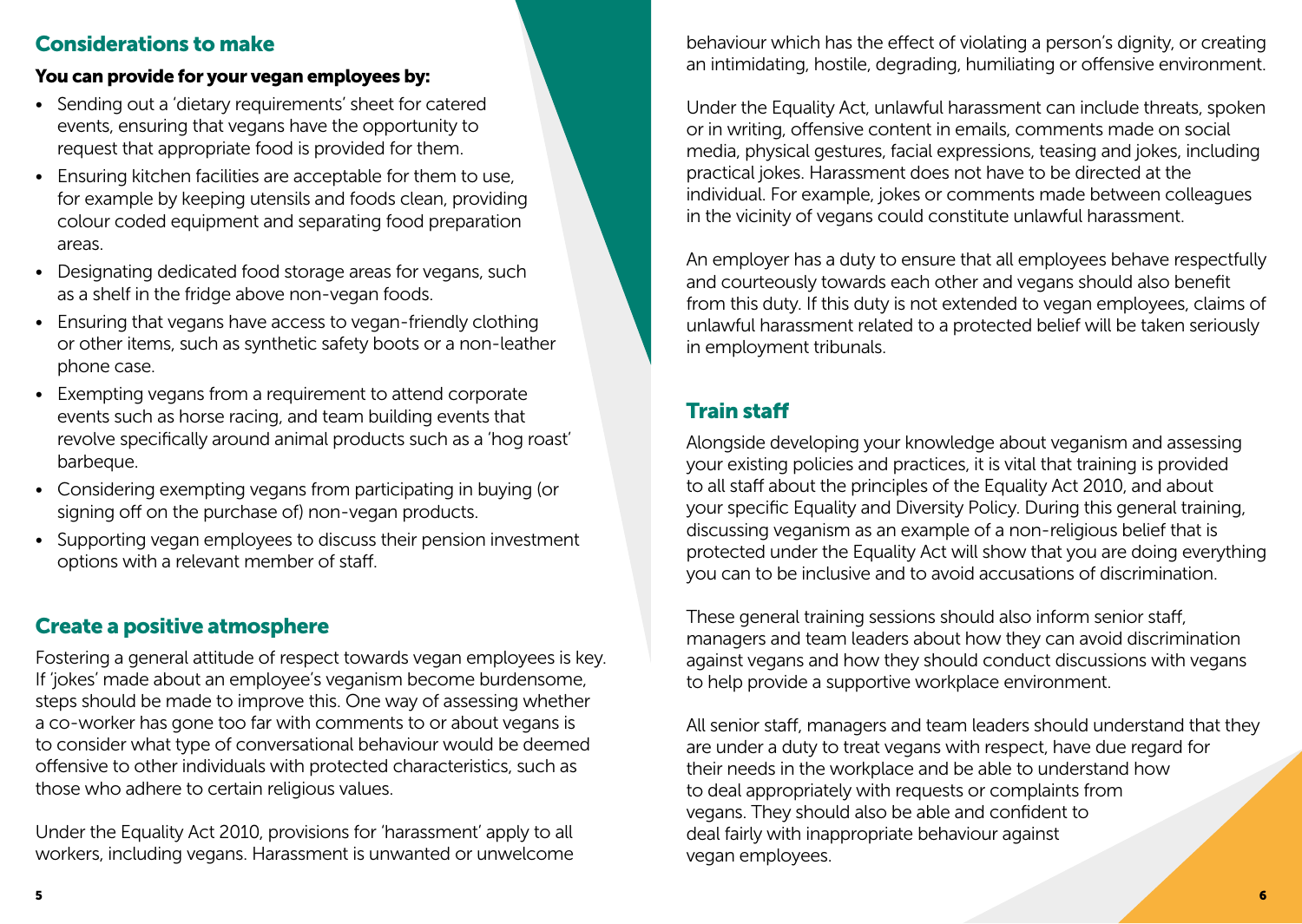#### Reassure employees

Employees, including vegans, should not feel anxious about raising complaints, and they should be reassured that if they have a specific need or wish to raise a complaint, they will be taken seriously. Under the Equality Act 2010, it is unlawful to victimise someone who raises a complaint. If a vegan makes a complaint under the Act but is subsequently treated badly for doing so, this could amount to a claim of victimisation. Reassuring your employees will ensure that members of staff are confident to call out unfair treatment without fear of victimisation.

### Take appropriate, prompt action

If you become aware that a vegan is being subjected to unfair treatment because they are vegan, or if a vegan complains that they are coping with inappropriate behaviour because they are vegan, do not ignore it.

It is in your best interests to take action to deal with the problem immediately. Doing so will ensure that matters do not escalate, perpetrators are educated and/or disciplined, and that you continue to develop respect for vegans in the workplace. Prompt action will also evidence that you are serious about equality and diversity, and have a robust policy to deal with claims of unfair treatment in a timely manner.

#### Making use of vegan knowledge

Consider the ways in which vegans can help contribute to workplace policies and practices. One excellent initiative is the Vegan Staff Network established by Suffolk County Council. They have become the first council to launch a Vegan Staff Network, allowing vegan members of staff to contribute to corporate agendas and decisions where relevant.

Read the full story at [www.plantbasednews.org/culture/uk-local](http://www.plantbasednews.org/culture/uk-local-council-vegan-staff-network)[council-vegan-staff-network](http://www.plantbasednews.org/culture/uk-local-council-vegan-staff-network).

# Acting within the law

The Equality Act 2010 places a duty on you not to discriminate. You may be very aware of how direct discrimination arises and you may be able to eliminate unfair and unlawful direct discrimination immediately. There are, however, times when indirect discrimination is an unfortunate, inadvertent effect of your practices and policies. By examining these in relation to the needs of vegans you should be able to address and resolve any unintentional indirect discrimination.

Equality law requires that you take a balanced view regarding the needs of employees in relation to the needs of your business. Workplace discrimination will only be permissible if there is a clear, legitimate aim that cannot be met without a degree of interference with the protected characteristic in question. Any discrimination suffered by individual employees must be proportional to the legitimate aim sought and the employer must show that they did everything they possibly could to avoid discrimination.

#### Here are some resources where you can read more about this:

#### Equality Act guidance:

[gov.uk/guidance/equality-act-2010-guidance](http://gov.uk/guidance/equality-act-2010-guidance) Equality & Human Rights Commission: [equalityhumanrights.com/en](http://equalityhumanrights.com/en )  Equality Advisory and Support Service: [www.equalityadvisoryservice.com](http://www.equalityadvisoryservice.com) Advisory, Conciliation and Arbitration Service: [acas.org.uk](http://acas.org.uk)